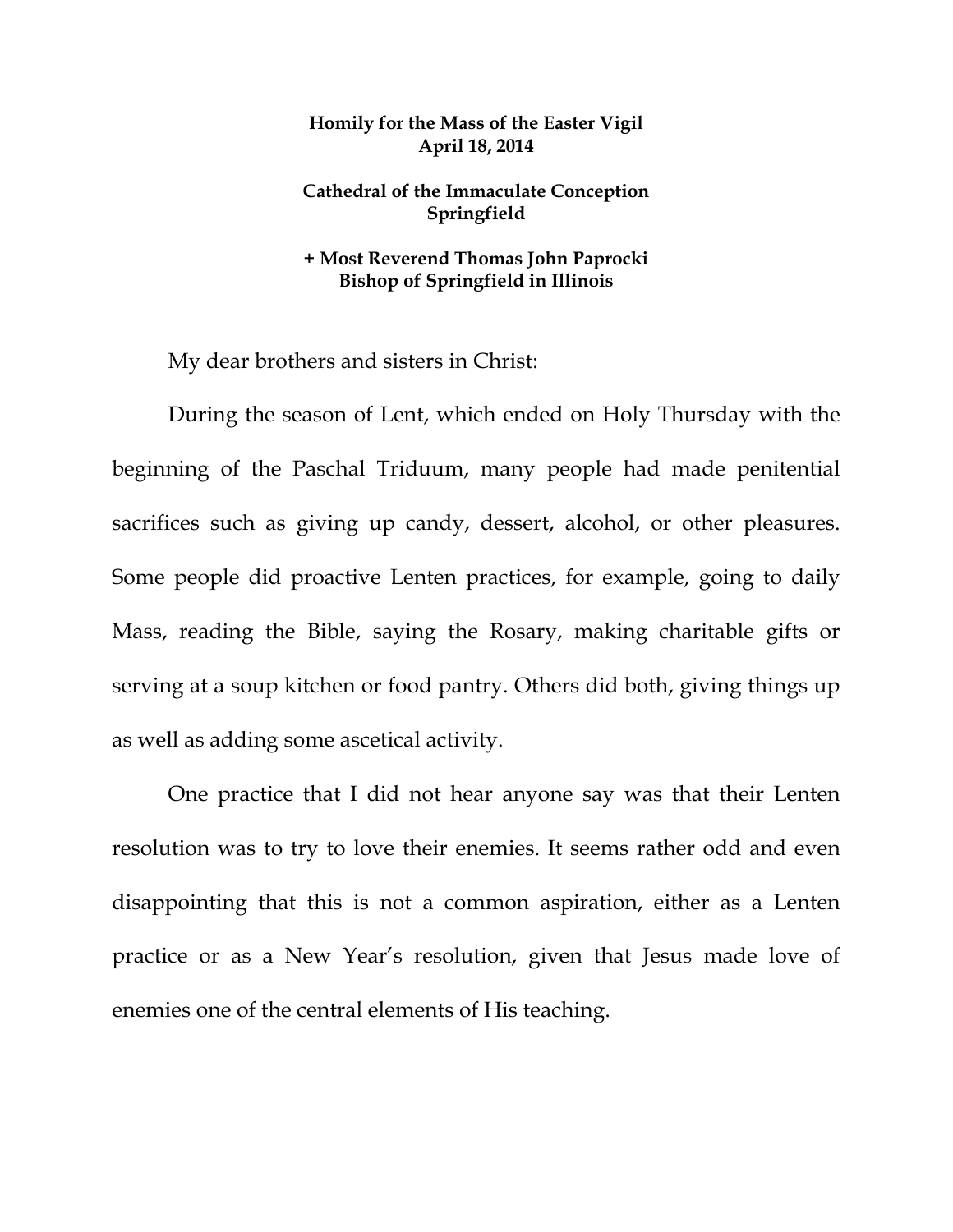In the Sermon on the Mount, Jesus taught, "You have heard that it was said, 'You shall love your neighbor and hate your enemy.' But I say to you, love your enemies, and pray for those who persecute you" (Matthew 5:43-44). This instruction from our Lord was very much on my mind in my prayer and meditation during this Lenten season. There are a number of conflict situations that have been the subject of my prayer in recent weeks, including spouses who do not love one another, children and their parents in tension with each other, employers and employees who cannot cooperate in a common enterprise, politicians who relentlessly and viciously attack their opponents, parishioners who cannot get along with their parish priests, and even people who write hate letters to me.

Perhaps "love your enemies" is not more commonly identified as a personal goal because most people don't like to admit that they have enemies. To speak of "enemies" seems to apply to the military at war, not to everyday mundane conflicts. Enemies? No, not me! We like to think of ourselves as capable of getting along with everyone. If someone can't get along with us, that must be the other person's fault. But Jesus wasn't just talking to aggressors; notice that our Lord was also talking to those who are persecuted: "I say, love your enemies, do good to those who hate you,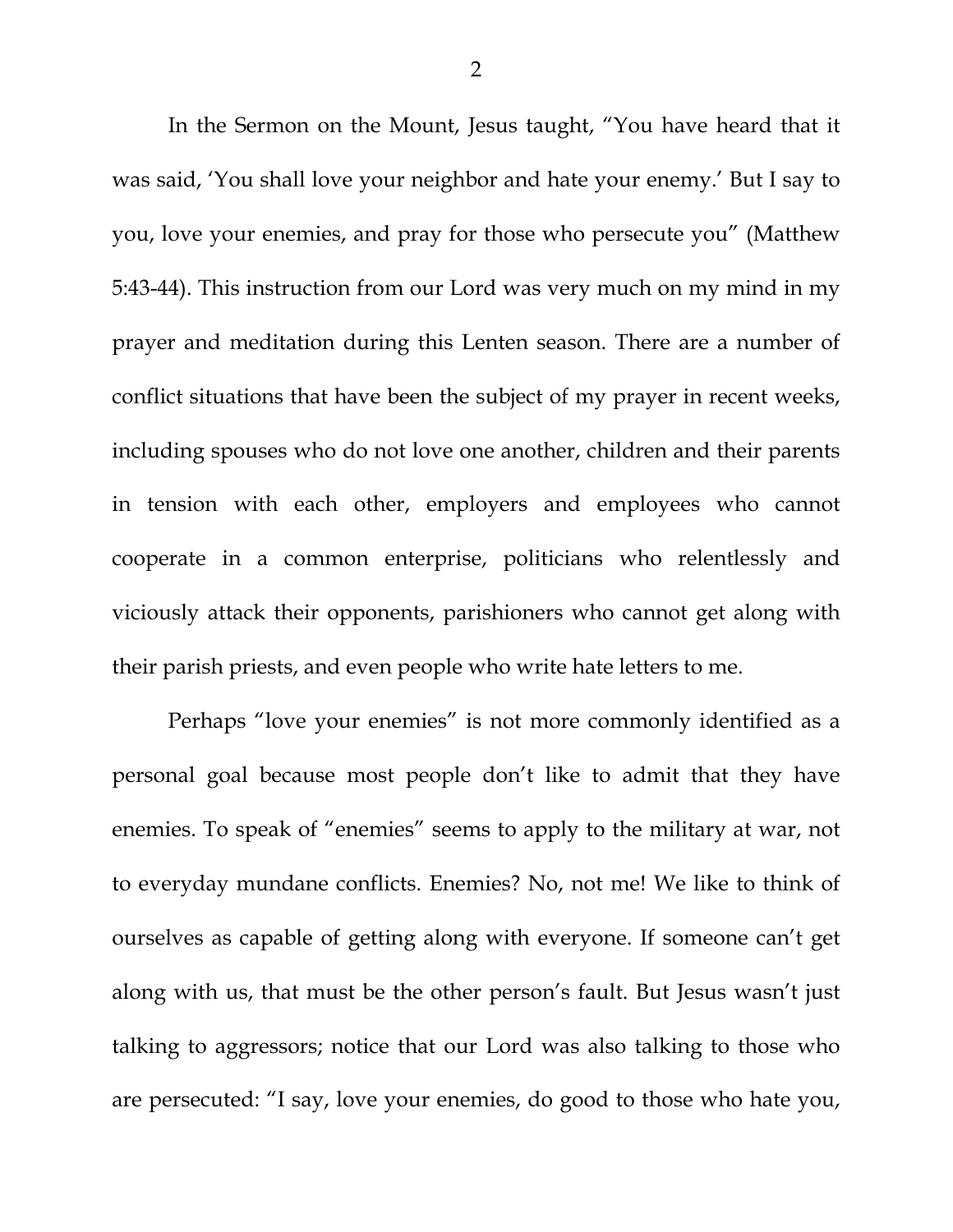bless those who curse you, pray for those who mistreat you" (Luke 6:27- 28).

Saint Paul continued this theme in his instructions on the duties of Christians: "Bless those who persecute you, bless and do not curse them" (Romans 12:14).

When we receive the Sacrament of Penance, do we ever confess not loving our enemies? The *Catechism of the Catholic Church* includes love of enemies as an obligation of the fifth commandment (see paragraph 2262). Although the fifth commandment says simply, "You shall not kill" (Exodus 20:13; Deut. 5:17), Jesus amplified this as a positive duty, saying, "I say to you that everyone who is angry with his brother shall be liable to judgment" (Matthew 5:22).

The *Catechism of the Catholic Church* also says, "Deliberate hatred is contrary to charity. Hatred of the neighbor is a sin when one deliberately wishes him evil. Hatred of the neighbor is a grave sin when one deliberately desires him grave harm" (par. 2303).

Jesus even went so far as to make reconciliation between enemies a prerequisite for divine worship, saying, "Therefore, if you bring your gift to the altar, and there recall that your brother has anything against you,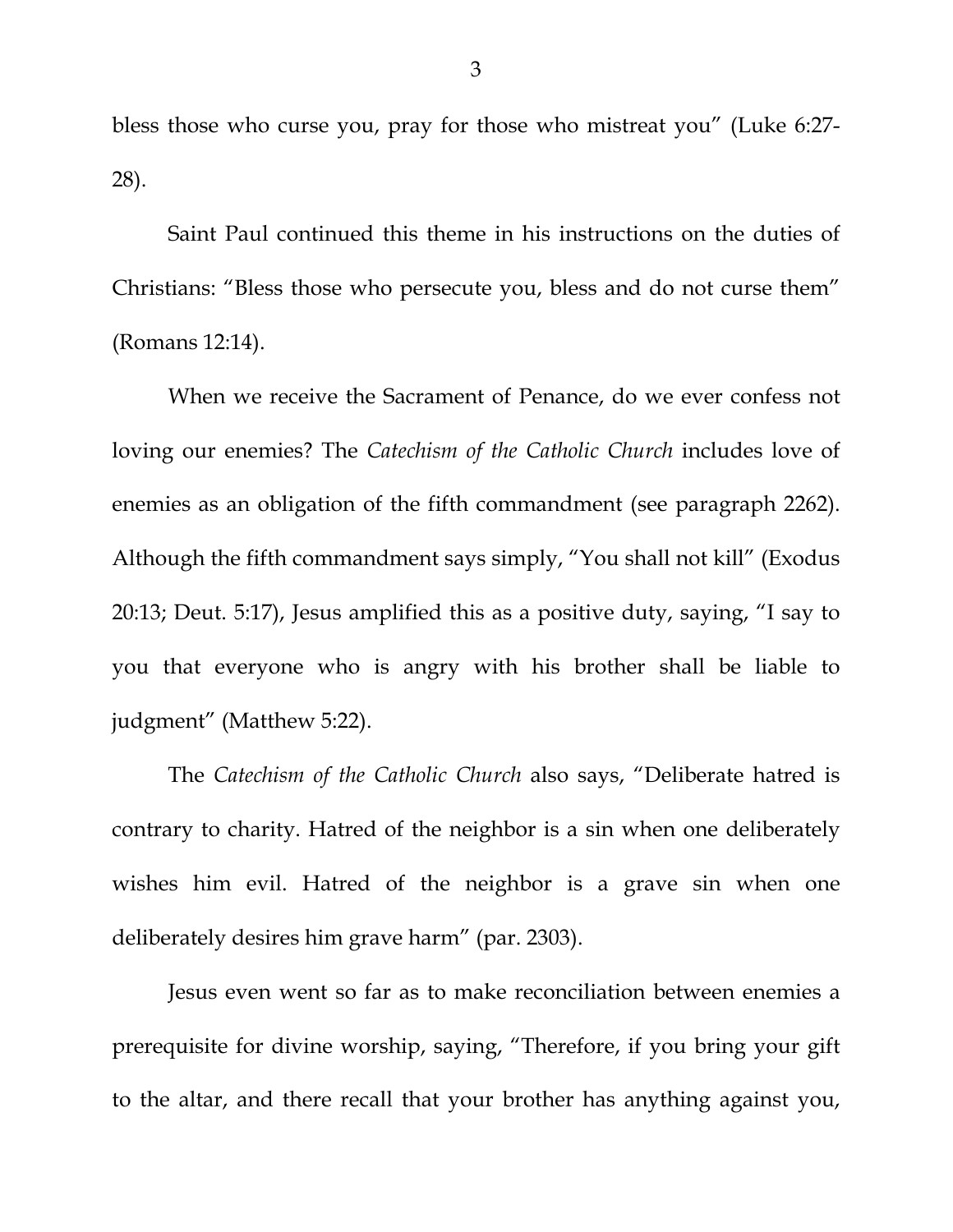leave your gift there at the altar, go first and be reconciled with your brother, and then come and offer your gift" (Matthew 5:23-24).

Another reason why love of enemies is such a challenge is that our culture has come to understand "love" as a warm feeling toward another person, and it is hard to feel emotional warmth toward an enemy. But Christian love must be understood not just in its natural sense as an instinctual human emotion or sentimental feeling, but also in its supernatural sense as a willed, voluntary and conscious act that desires to perpetuate itself forever beyond the limits of time and survives intact even after death.

After I conclude this homily, we will have the Baptism and Confirmation of two adult catechumens. Baptism always has the meaning of dying to a life of sin and beginning a new life in the grace of the Holy Trinity, but that profound significance of a life-changing conversion is more readily apparent in the baptism of adults. Our celebration of Christ's victory over death and the promise of eternal life does not focus only on our faith in what happens when the life of our physical bodies comes to an end, but also on the new life of grace that we receive here on earth when we die to sin and put on the life of Christ. As Saint Paul wrote in his Letter